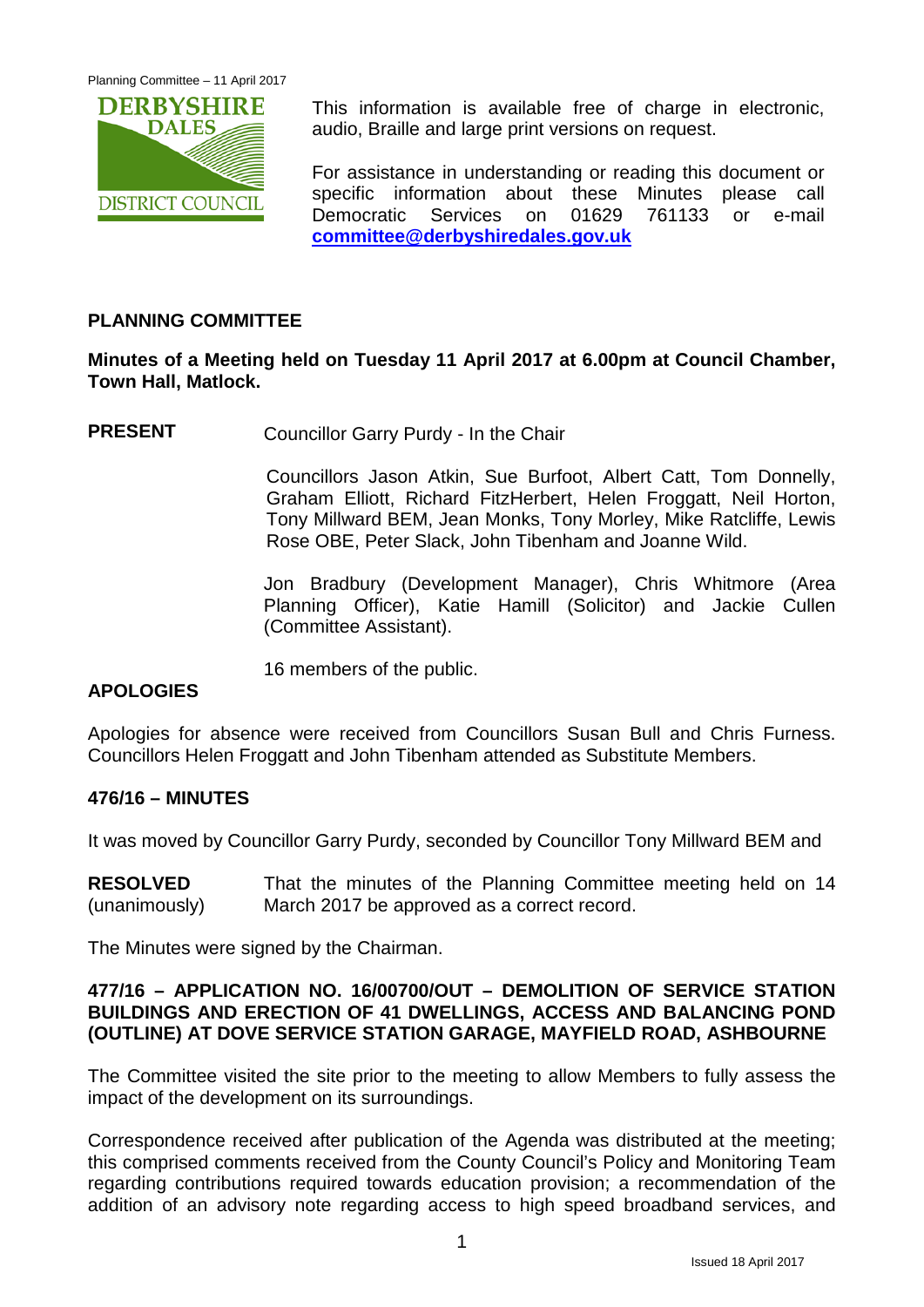comments from the local County Council Member regarding traffic impact, together with the Officer's responses. The Officer Recommendation was therefore amended to read:

"That subject to the applicants entering into an agreement under the provisions contained at section 106 of the Town and Country Planning Act 1990 to secure:

- £79,793.07 for the provision of 7 primary places at St Oswald's CE Voluntary Controlled Infant School towards the internal remodeling to create additional teaching and support spaces;
- £85,880.85 for the provision of 5 secondary places at Queen Elizabeth's Grammar School towards Project E-Extension to teaching accommodation;
- £37,255.80 for the provision of 2 post-16 places at Queen Elizabeth's Grammar School towards Project E-Extension to teaching accommodation;
- £7,635 towards the provision of affordable housing off-site, and
- the delivery and tenure of 7 no. 1 bedroomed and 2 no. two bedroomed affordable apartments and 3 no. 2 bedroomed four person affordable dwellings,

outline planning permission be granted subject to the conditions set out in the report."

In accordance with the procedure for public participation, Councillor Sandra Spencer (Ashbourne Town Council) spoke against the application.

It was noted that any money for education that was secured off the back of planning permissions granted was indeed ring-fenced for education; however there was a 5-year time limit with regard to its usage and if it was not used within that time period, the developer could ask for it to be returned. This was in the hands of Derbyshire County Council, and the Leader of the Council agreed to pursue this matter with the education authority in light of QEGS not having received any money to date.

The Area Planning Officer agreed to report back to Members with further information on the 'Project-E Extension' referred to in the Officer's Recommendation.

It was moved by Councillor Lewis Rose OBE, seconded by Councillor Joanne Wild and

- **RESOLVED** That subject to the applicants entering into an agreement under the provisions contained at section 106 of the Town and Country Planning Act 1990 to secure:
	- £79,793.07 for the provision of 7 primary places at St Oswald's CE Voluntary Controlled Infant School towards the internal remodeling to create additional teaching and support spaces;
	- £85,880.85 for the provision of 5 secondary places at Queen Elizabeth's Grammar School towards Project E-Extension to teaching accommodation;
	- £37,255.80 for the provision of 2 post-16 places at Queen Elizabeth's Grammar School towards Project E-Extension to teaching accommodation;
	- £7,635 towards the provision of affordable housing off-site, and
	- the delivery and tenure of 7 no. 1 bedroomed and 2 no. two bedroomed affordable apartments and 3 no. 2 bedroomed four person affordable dwellings,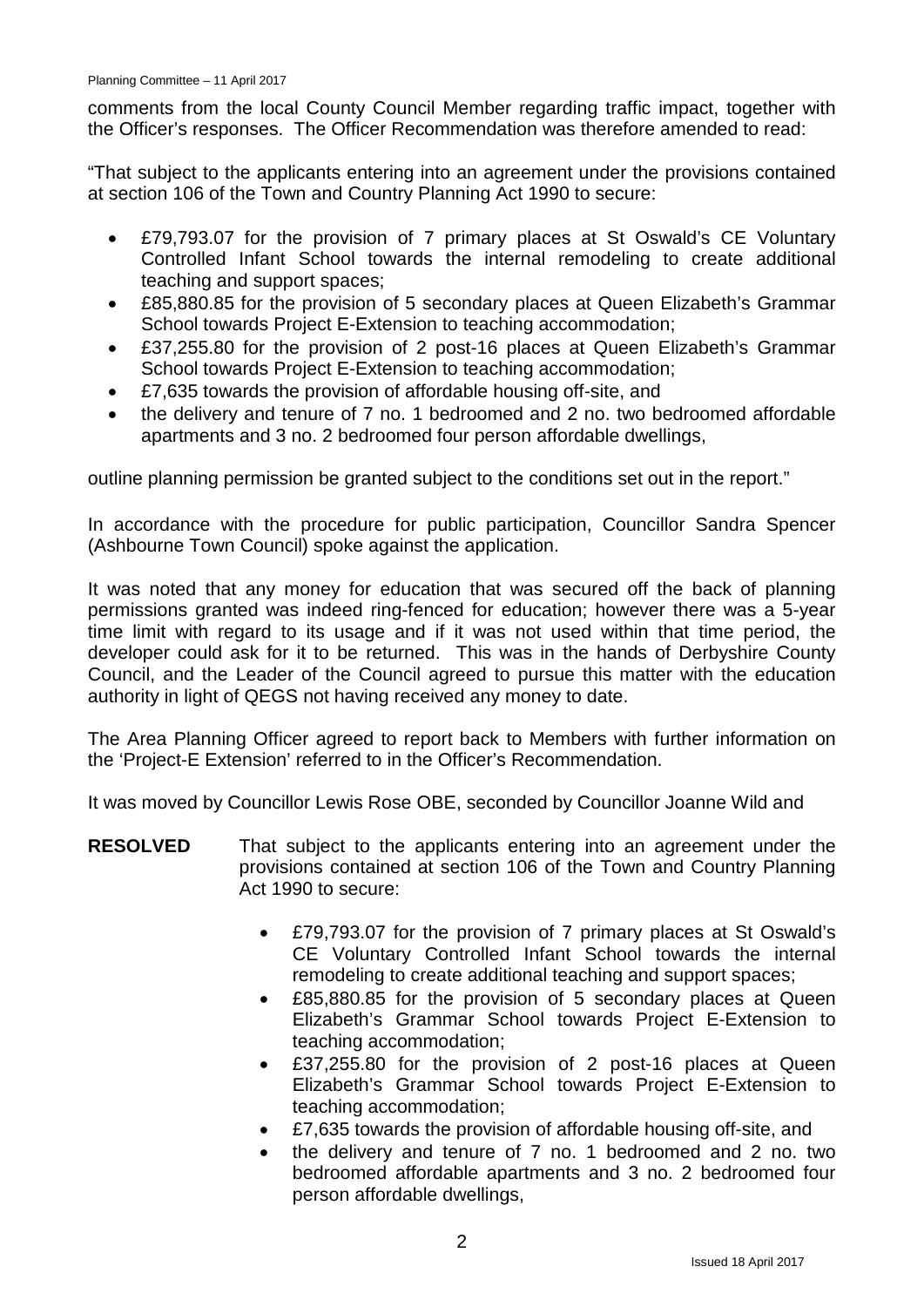outline planning permission be granted subject to the conditions set out in the report.

| Voting:            |    |
|--------------------|----|
| For                | 15 |
| <b>Against</b>     | 2  |
| <b>Abstentions</b> | O  |

The Chairman declared the motion carried.

## **478/16 – APPLICATION NO. 16/00779/FUL – ERECTION OF THREE DWELLINGS AND ASSOCIATED GARAGES AT LAND ADJACENT TO 9 OAK TREE GARDENS, TANSLEY**

The Committee visited the site prior to the meeting to allow Members to fully appreciate the site and context.

Correspondence received after publication of the Agenda was distributed at the meeting; this comprised comments from Tansley Parish Council on the revised plans, and clarification from the Officer with regard to siting and distances between plots.

In accordance with the procedure for public participation, Mr Paul Bett (neighbour) spoke against the application and Mr Joe Woods (Applicant) spoke in favour of the application.

It was moved by Councillor Mike Ratcliffe, seconded by Councillor Jean Monks and

| <b>RESOLVED</b>                             | That planning permission be granted subject to the conditions set out<br>in the report, the amendment to Condition 15, and the addition of<br>Condition 17, as follows:                                                                                                                                                                                                                              |  |
|---------------------------------------------|------------------------------------------------------------------------------------------------------------------------------------------------------------------------------------------------------------------------------------------------------------------------------------------------------------------------------------------------------------------------------------------------------|--|
|                                             | 15. Notwithstanding the submitted details prior to the commencement<br>of development details of the siting of the parking/garage to plot<br>1 shall be submitted to and approved in writing by the Local<br>Planning Authority. The garage to plot 1 shall thereafter be<br>erected in accordance with the approved details.                                                                        |  |
|                                             | 17. No development shall commence on site until the hours of<br>construction work to facilitate the development have been<br>submitted to and agreed in writing by the Local Planning<br>Authority. The agreed hours of construction on site shall<br>thereafter be strictly adhered to throughout the construction<br>period unless otherwise agreed in writing by the Local Planning<br>Authority. |  |
| Voting:                                     |                                                                                                                                                                                                                                                                                                                                                                                                      |  |
| For<br><b>Against</b><br><b>Abstentions</b> | 16<br>$\overline{0}$                                                                                                                                                                                                                                                                                                                                                                                 |  |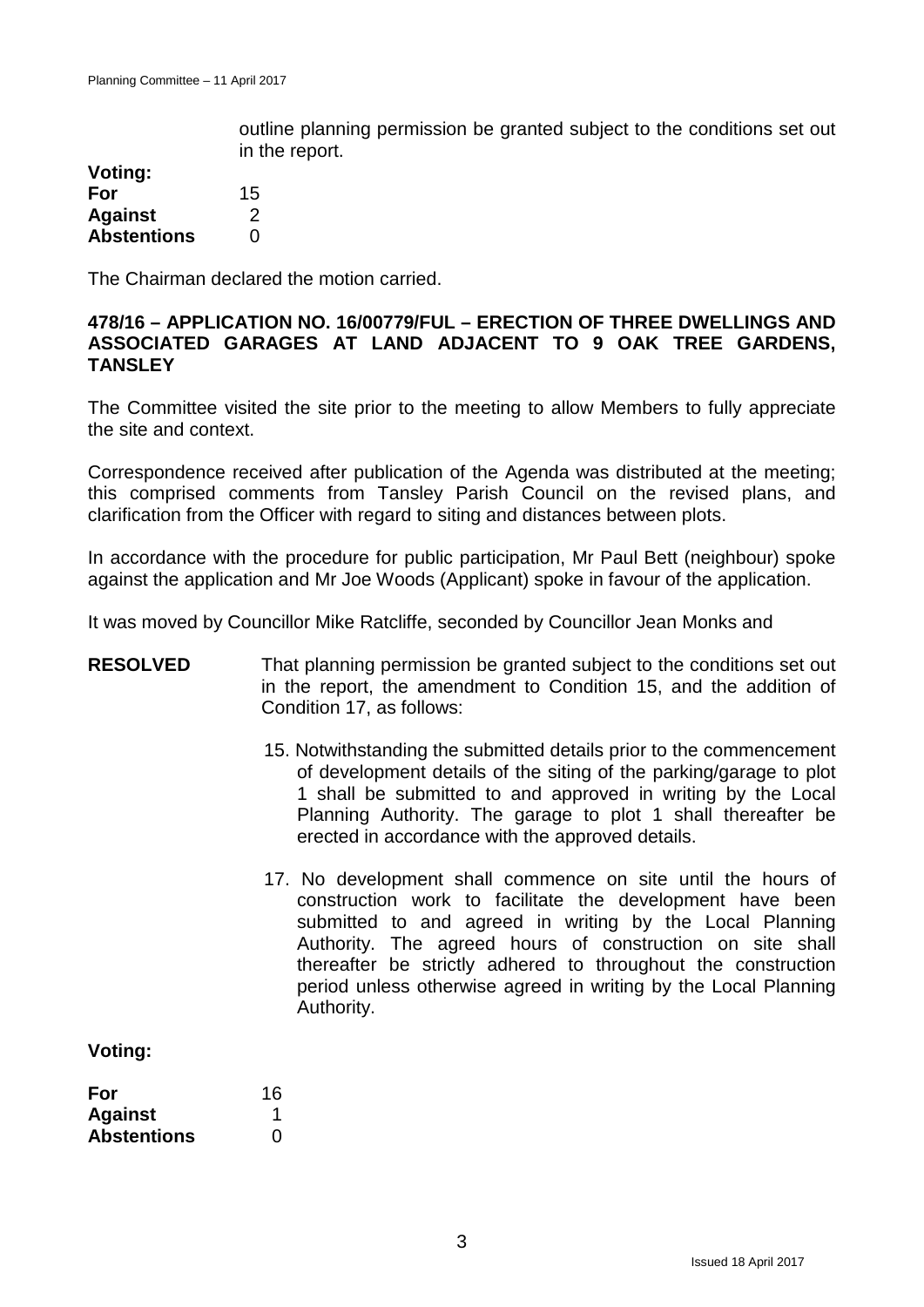The Chairman declared the motion carried.

#### **479/16 – APPLICATION NO. 17/00025/REM – RESIDENTIAL DEVELOPMENT – RESERVED MATTERS APPLICATION FOR THE ERECTION OF 86 DWELLINGS AND ASSOCIATED WORKS (OUTLINE PERMISSION 14/00089/OUT) AT LAND AT ASKER LANE, MATLOCK**

The Development Manager had been asked to clarify who the Applicant was: as stated on the front sheet of the Officer's report the Applicant was named as Peter Waterfield of Pegasus Planning Group, and William Davis was the building company.

Correspondence received after publication of the Agenda was distributed at the meeting; this comprised emails and correspondence regarding several changes to the development; a note regarding the applicant's agreement to conditions to secure an appropriate landscaping strategy, upgrading of public footpaths, the open space formation and details of the pumping station; comments from the Local Highway Authority; comments from Derbyshire Wildlife Trust; and a summary of comments from a further letter of representation.

The Development Manager advised that the conditions had not yet been drafted, and requested that Members grant delegated authority to him to approve the application subject to appropriate conditions.

It was moved by Councillor Albert Catt, seconded by Councillor Tony Millward BEM and

| <b>RESOLVED</b> | That the Development Manager be delegated authority to approve    |
|-----------------|-------------------------------------------------------------------|
|                 | the application subject to appropriate conditions being imposed,  |
|                 | together with relevant notes to the applicant covering the issues |
| Voting:         | listed in the recommendation.                                     |
|                 |                                                                   |

| For                | 14 |
|--------------------|----|
| <b>Against</b>     | З  |
| <b>Abstentions</b> | 0  |

The Chairman declared the motion carried.

#### **480/16 – APPLICATION NO. 16/00941/FUL – RESIDENTIAL DEVELOPMENT OF UP TO 9 DWELLINGS AND ASSOCIATED ACCESS (OUTLINE) AT LAND AT PUMP CLOSE, STARKHOLMES**

In accordance with the procedure for public participation, Mr Simon Edwards and Mr Richard Shacklady (local residents) spoke against the application.

It was noted that Planning permission was granted for residential development of up to 9 dwellings on this site early in 2016.

Correspondence received after publication of the Agenda was distributed at the meeting. This comprised a request for traffic assessment at peak times and a statement from the Applicant's agent.